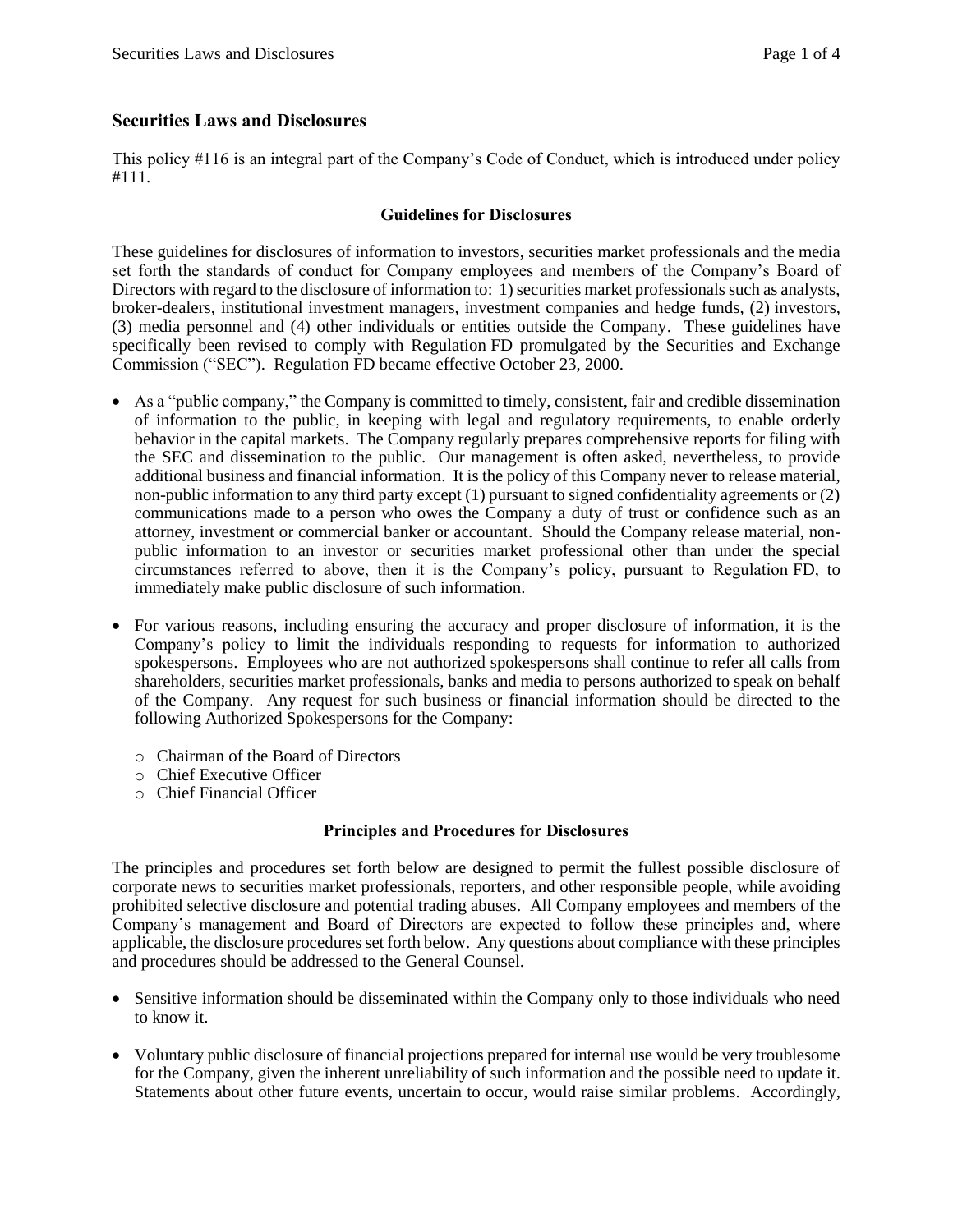briefings of securities market professionals, reporters or other "outsiders" should be limited to historical, previously disclosed, financial data and completed business transactions. "Forecasts," financial or otherwise, in these types of circumstances should not be made; nor should they be confirmed or denied.

- Unless the Company is the source of a "market rumor," there is generally no duty to respond to the rumor. When asked to respond to a "market rumor," members of management should respond with a firm "it is the Company's policy not to respond to market rumors," and they should do so consistently, without regard to whether the particular rumor may be good or bad, true or false. Such inquiries should be reported immediately to the Chief Financial Officer.
- Special rules apply to disclosures proposed to be made if the Company were to take substantial steps to commence a "tender offer." In that context, no one in the Company may respond to any inquiry for sensitive information without the prior approval of the Chief Financial Officer.
- While it is indeed the Company's policy to provide helpful information to the extent possible, it is not our policy to edit or revise written work produced by others. The Company cannot assume responsibility for the contents of reports of securities analysts or other third parties concerning the Company. Accordingly, none of our employees, management or members of the Company's Board of Directors should review "drafts" of reports produced by others concerning the Company, except, that any of the persons designated as authorized spokespersons in the third paragraph of this document may review a draft report for misstatements of history or fact only.

# **Additional Procedures**

From time to time, inquiries are made by investors or individuals who represent investment banks, the press, commercial banks, and other financial institutions with an interest in determining facts relevant to the value of the Company's securities. Subject to the disclosure principles stated above, it is appropriate to respond to such inquiries with reliable information, but only in accordance with the following additional procedures:

- Determine whether or not you are the appropriate Authorized Spokesperson to talk to the individual who is making the inquiry. If another Authorized Spokesperson would be in a better position to respond, refer the inquirer to that person.
- The Authorized Spokesperson, where practicable, should make and keep legible notes of his or her conversations with the individual seeking Company information, especially as it relates to any information that may be conveyed.
- The Authorized Spokesperson should satisfy himself or herself that he or she would not be providing the inquirer with any information that he or she could not or would not provide under these guidelines to any other qualified inquirer.
- Never release material, non-public information to any third party unless such release is approved by the Chief Financial Officer and General Counsel, and either (i) the communication is made pursuant to a signed confidentiality agreement or (ii) the communication is made to a person who owes the Company a duty of trust or confidence such as the Company's attorney, investment or commercial banker or accountant.
- For purposes of these guidelines, information is material if there is a substantial likelihood that a reasonable investor would consider it important in making an investment decision. Common examples of information that will frequently be regarded as material include information concerning: (1) earnings, (2) mergers, acquisitions, tender offers, joint ventures, or significant changes in assets, (3) new products or discoveries, or developments regarding customers or suppliers (*e.g.*, the acquisition or loss of a contract), (4) changes in control or in management, (5) changes in auditors or auditor notification that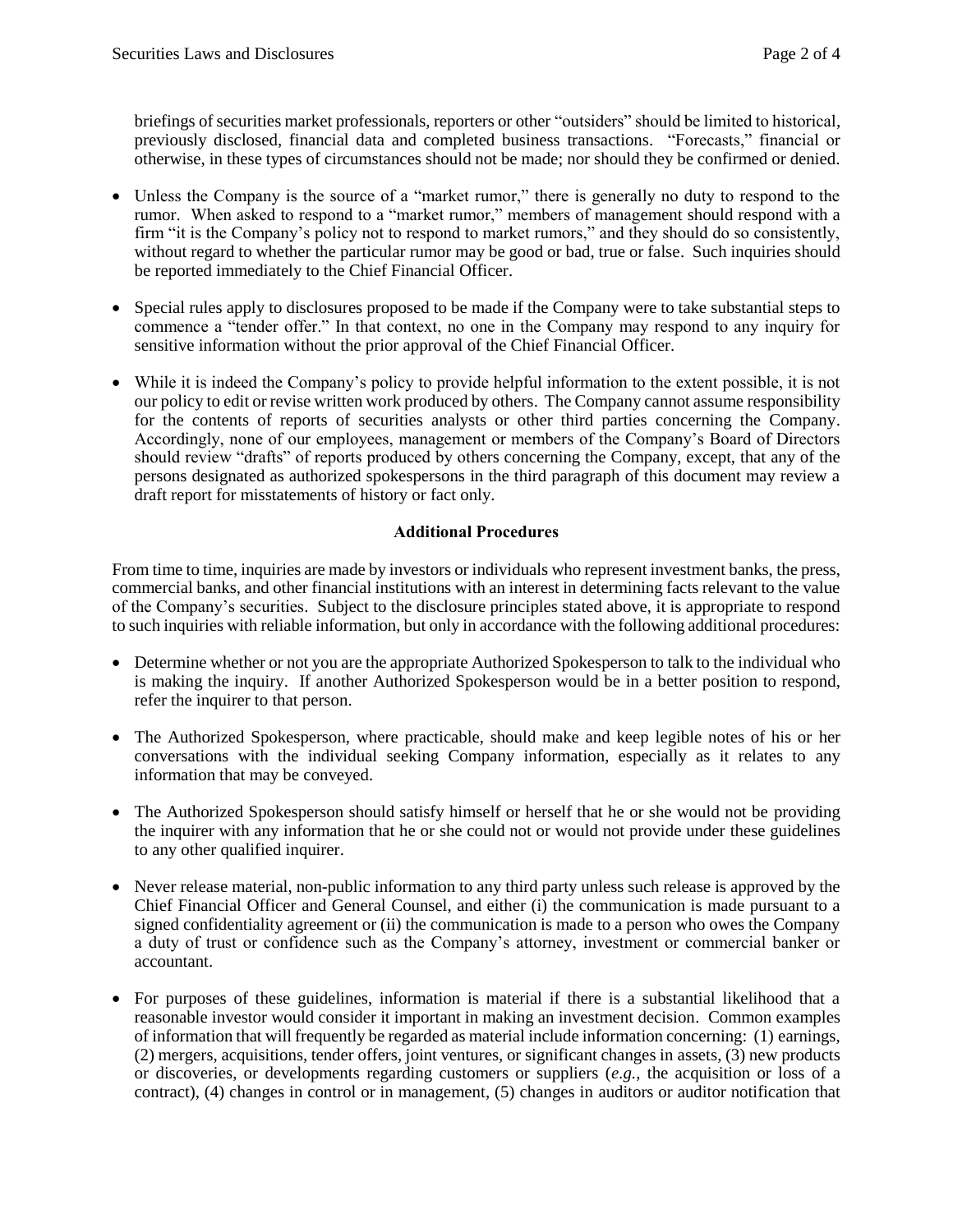the Company may no longer rely on the auditor's audit report, (6) events regarding the Company's securities (*e.g.*, defaults on senior securities, calls of securities for redemption, repurchase plans, stock splits, changes in rights of security holders, or public or private sales of additional securities) and (7) bankruptcies or receiverships. Information is non-public if it has not been disseminated in a manner making it available to investors generally.

- Should an Authorized Spokesperson or senior official of the Company (*i.e.*, a Company executive officer or a member of the Company's Board of Directors) disclose material, non public information during any communication with any third party (*e.g.*, an investor, the press or securities market professional), then the Company's Chief Financial Officer and General Counsel, should be immediately notified and immediate public disclosure should be made.
- These procedures should be repeated at the time of each inquiry, even if the particular caller has made prior inquires.

#### **Meetings and Planned Disclosures of Material Information**

From time to time, meetings may be scheduled by the Company's senior financial executives with outside financial analysts, security holders and/or other securities market professionals and responsible interested persons to provide a forum for distribution of information to the investing public of previously non-public information relating to recent corporate developments or the Company's performance since the last quarterly earnings release. If such non-public information is deemed to be material in nature, then the Company will disclose such information to the public, at least concurrently, in a press release or through filing a Form 8-K with the SEC. Additionally, when the Company makes planned disclosures of material information, such as a scheduled earnings release, the following model should be used:

- First, issue a press release, distributed through regular channels such as filing a Form 8-K with the SEC, containing the information.
- Second, provide adequate notice, by a press release and/or website posting, of a scheduled conference call to discuss the announced results, giving investors both the time and date of the conference call, and instructions on how to access the call.
- Third, hold the conference call in an open manner, permitting investors to listen in, either by telephonic means or through internet webcasting.
- Fourth, such conference calls will be taped and will generally be available for replay for one week after the call by means indicated in the announcing press release and/or website posting.

#### **The Press**

It should be expected that any statement made to the press, whether written or oral, will be disseminated promptly and simultaneously to all elements of the investing public. Liability may be incurred with statements emanating from the Company concerning "future events" such as financial results for periods not yet ended. Therefore, when dealing with the press, take care to observe the disclosure principles stated herein, particularly the limitation on disclosure of forward-looking information. In addition:

- Inquiries made on behalf of a "wire service" (such as Dow Jones, AP or Reuters) or other national or international institution should be directed at once to the Chief Financial Officer.
- All requests for financial data should be answered by or under the direction of the Chief Financial Officer. Nothing in this Policy prohibits any person from reporting potential violations of law to relevant government authorities.